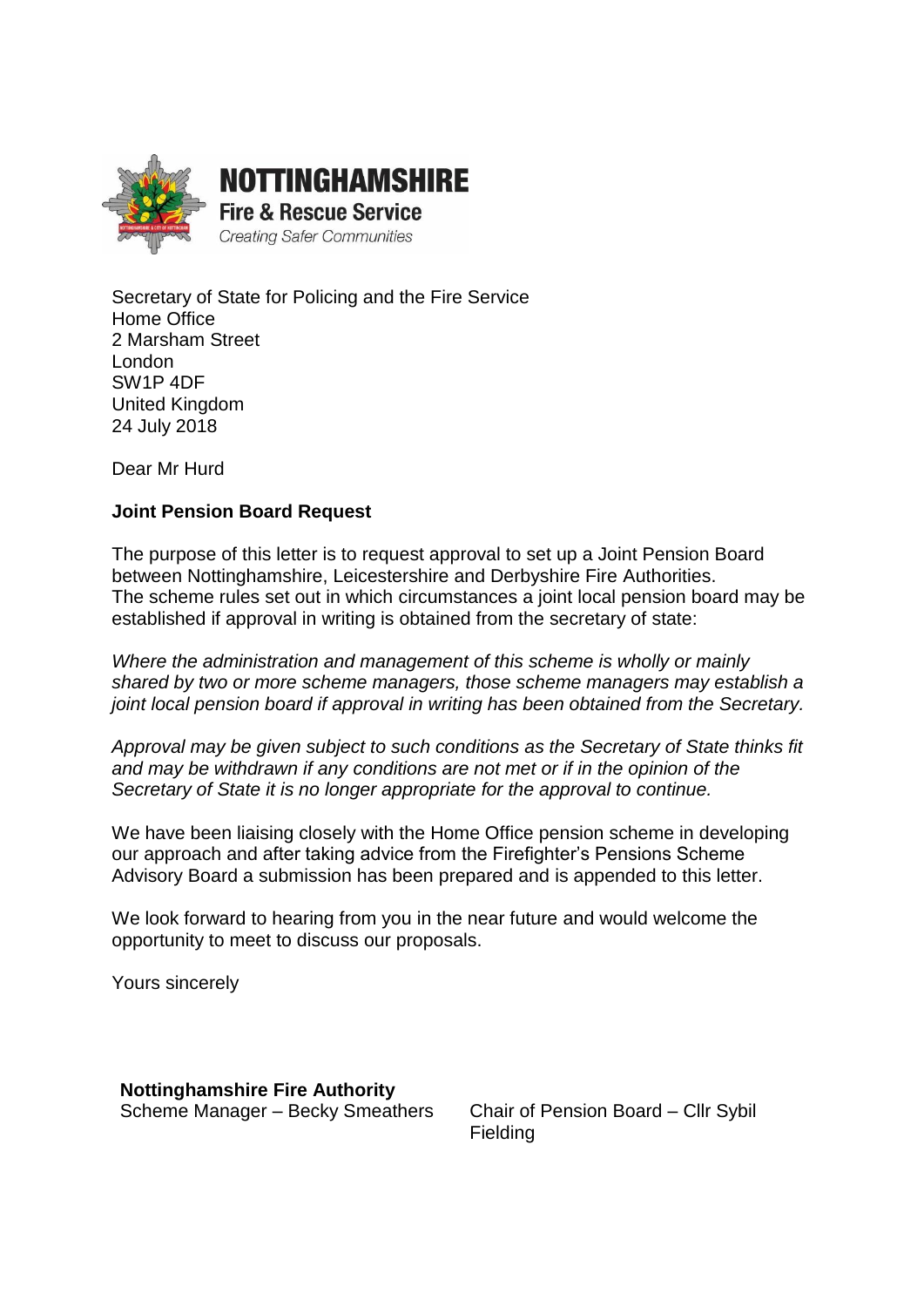**Derbyshire Fire Authority**

Scheme Manager – Simon Allsop Chair of Pension Board – Chris Tapp

**Leicestershire Fire Authority**

Scheme Manager – Alison Greenhill Chair of Pension Board –

**Leicestershire County Council** Scheme Administrator – Ian Howe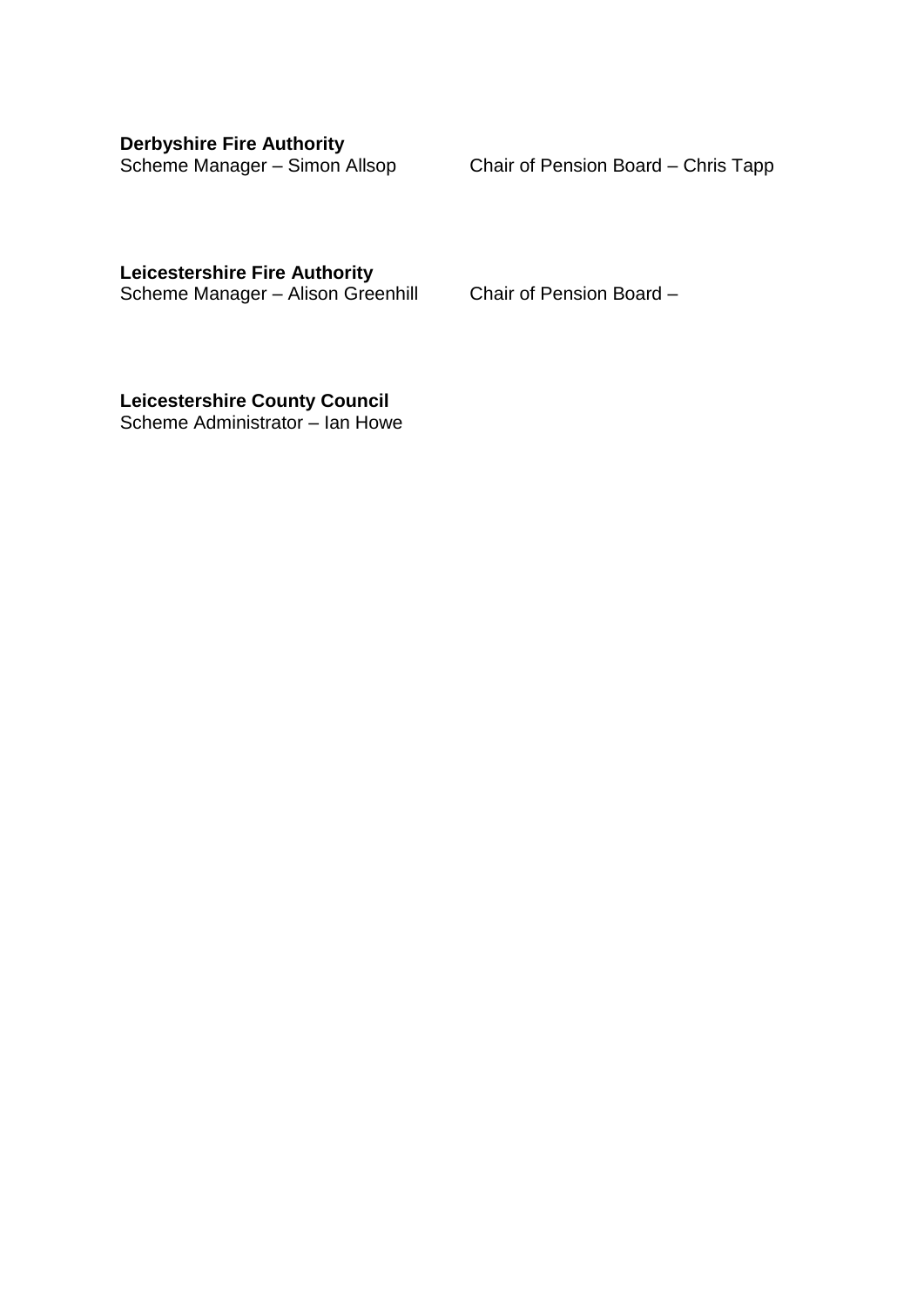# **Submission for the Consideration of a Joint Pension Board between Nottinghamshire, Derbyshire and Leicestershire Fire Authorities**

## **1 Executive Summary**

- 1.1 The purpose of this submission is to request approval from the Secretary of State for the creation of a joint pension board between Nottinghamshire, Derbyshire and Leicestershire Fire Authorities.
- 1.2 The main benefits of creating a joint board are:
	- Increased resilience of the board:
	- Greater opportunity to expand shared working;
	- Improved delivery of best practice;
	- More cost effective governance;
	- A greater spread of understanding of the fire fighters pension scheme rules and associated pension scheme legislation;
	- Greater conformity of information and advice to members;
	- Wider shared knowledge and understanding of board members;
	- Reduced risk around regulatory, financial and operational compliance;
	- The ability for scheme advisors to assist each other:
	- Increased joint training opportunities:
	- Supports collaborative ways of working.
- 1.3 The creation of a joint board will deliver an improved and more cost effective service to its members with little or no additional risk. The three Authorities are therefore making a joint request that the Secretary of State approves the creation of a joint board, initially to cover Nottinghamshire, Derbyshire and Leicestershire Fire Authorities.

#### 2 **Background**

- 2.1 The scheme rules require that in order that a joint board can be set up the authorities concerned need to share the same administrator and gain the approval of the Secretary of State.
- 2.2 All three Fire Authorities had the intention back in 2015 when Pension Boards were initially created to set up a joint board given that they shared the same administrator. However, it was not possible to gain the required Secretary of State approval in the timescales required in accordance with the Public Service Pensions Act 2013.
- 2.3 Each Authority set up its own individual board as an interim measure until approval could be gained for the joint board. All three Fire Authorities have recently approved the request to the Secretary of State for the approval of a joint board.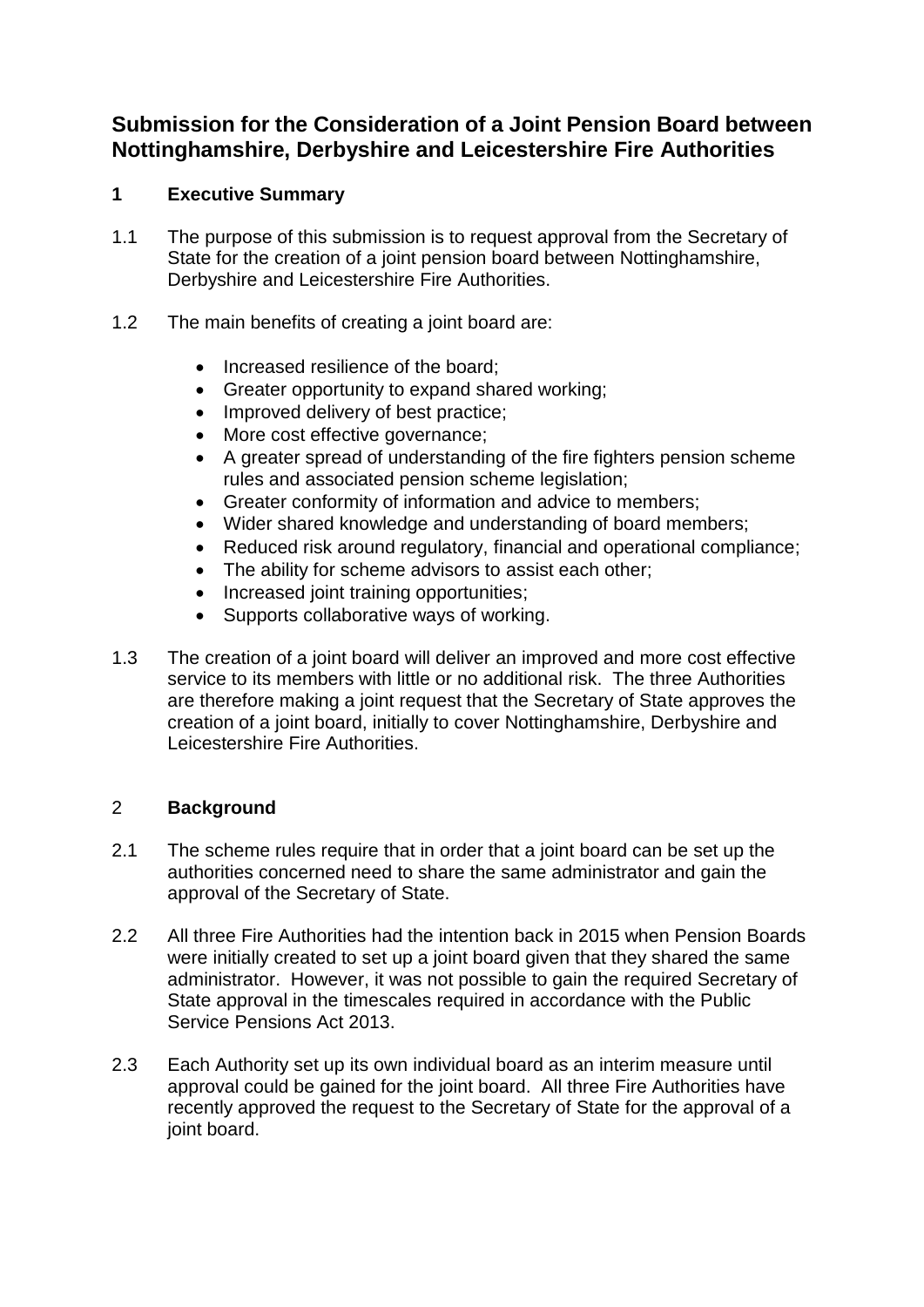- 2.4 There are many areas where the three Authorities already work very closely together, such as shared training, shared reports, regional meetings and sharing of key performance data. The request to create a joint board has come about due to the desire to work more closely together with the aim to improve the service provided to our members, for example by way of providing a member self-service portal.
- 2.5 The Firefighter's Pensions Scheme Advisory Board have worked closely with the three authorities and the scheme administrators to enable a submission to be made. This resulted in the development of a framework to put together appropriate evidence required for approval.
- 2.6 The existing Pension Boards for the 3 Authorities concerned met with the Scheme Advisory Board along with Jayne Baldock from the Home Office on 14 June 2018 to work through the submission using this framework.
- 2.7 The framework covered 9 main areas:
	- 1) Requirement for wholly or mainly shared administration;
	- 2) Evidence that each single board is already operating well;
	- 3) Evidence on how process and procedures apply equally to all scheme managers operating within the shared arrangement;
	- 4) How employer and employee representatives from each scheme would be represented on the joint board;
	- 5) Governance Arrangements What value would the joint board give to the scheme member experience, over and above the current single board operation;
	- 6) How will the board approach scheme decisions;
	- 7) How will the joint board ensure that individual scheme managers are complying with regulations?
	- 8) How will the board evidence continued efficient and effective governance?
	- 9) Evidence of consultation with stakeholders.
- 2.8 The evidence for the common administrator and the 9 main areas covered in the framework are considered in detail in sections 3 to 11 below.

# **3 Wholly or Mainly Shared Administration**

3.1 The scheme rules state that:

*In order to satisfy the requirement for wholly or mainly shared administration, any proposals for a joint board means that all participating Fire and Rescue Authorities should show evidence that they share the same administrator for pension services.*

3.2 Leicestershire County Council (LCC) Pension Services provide the pension administration service to all 3 Fire Services.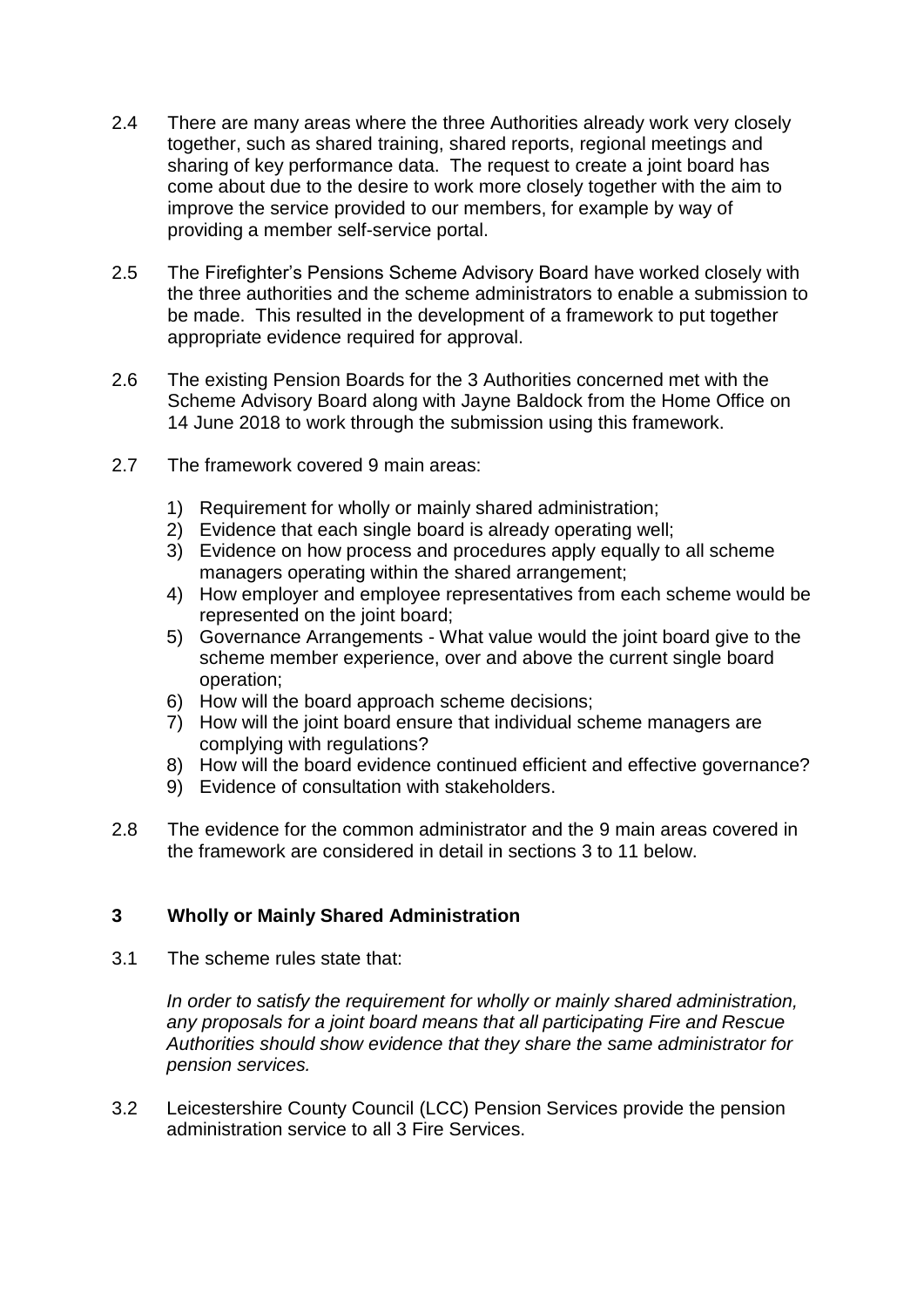3.3 LCC have provided a statement regarding their experience of working with multiple scheme managers and how a joint board will assist engagement and add further value to the member experience:

*"The 3 Scheme Managers are engaged in Pensions and work well with the Pension Administrator. This takes place in the following ways:*

- *Each Fire Authority asks the Pension Manager to attend each of their Pension Board meetings and provide an administrator update. Similar feedback is given to each Fire Authority's Pension Board including KPIs, Metric Data, administration update and an update on national issues. A joint board would mean that the Pension Manager could relay this information to all Pension Boards at the same time instead of attending three separate meetings each time. This would encourage more succinct information being cascaded to Boards, help the board operate more efficiently e.g. if additional training is needed then all members can undertake this at similar times and it would ensure such things as a more robust risk register. It would also encourage comparable member communications as a result of items being discussed within these meetings. Additionally, only one set of reports will be needed for Board meetings. The three Fire Authorities put essentially very similar information into their reports.*
- *Scheme Managers, HR managers, Finance representatives from all three Fire Authorities and pension representatives attend quarterly meetings where updates are given on national issues, new system processes, feedback from technical groups, ideas for communications and administration issues. Discussions are held regarding ways to proceed on these issues. This ensures that changes in processes and enhancement to knowledge are started at the same time and cascaded down to members. Some subjects from the quarterly meetings are referred to the Pension Boards for discussion so a Joint Pension Board would make sense in this respect.*

*Scheme Managers share knowledge between themselves to ensure that processes are completed accordingly including national pension exercises and work on new systems e.g. I Connect. Scheme Managers work well together in the following other ways:*

- *Pensionable pay reviews. Derbyshire provided presentations for Leicestershire Fire;*
- *HR share knowledge on difficult cases;*
- *Roadshows are being held which are shared by all three fire authorities.*

*All forms and administration processes are the same for our three Fire Authorities, for example retirement and estimate forms and processes. They are working to using the same systems e.g. I Connect and MSS. This ensures that member's experiences are the same when they request estimates and retire from service.*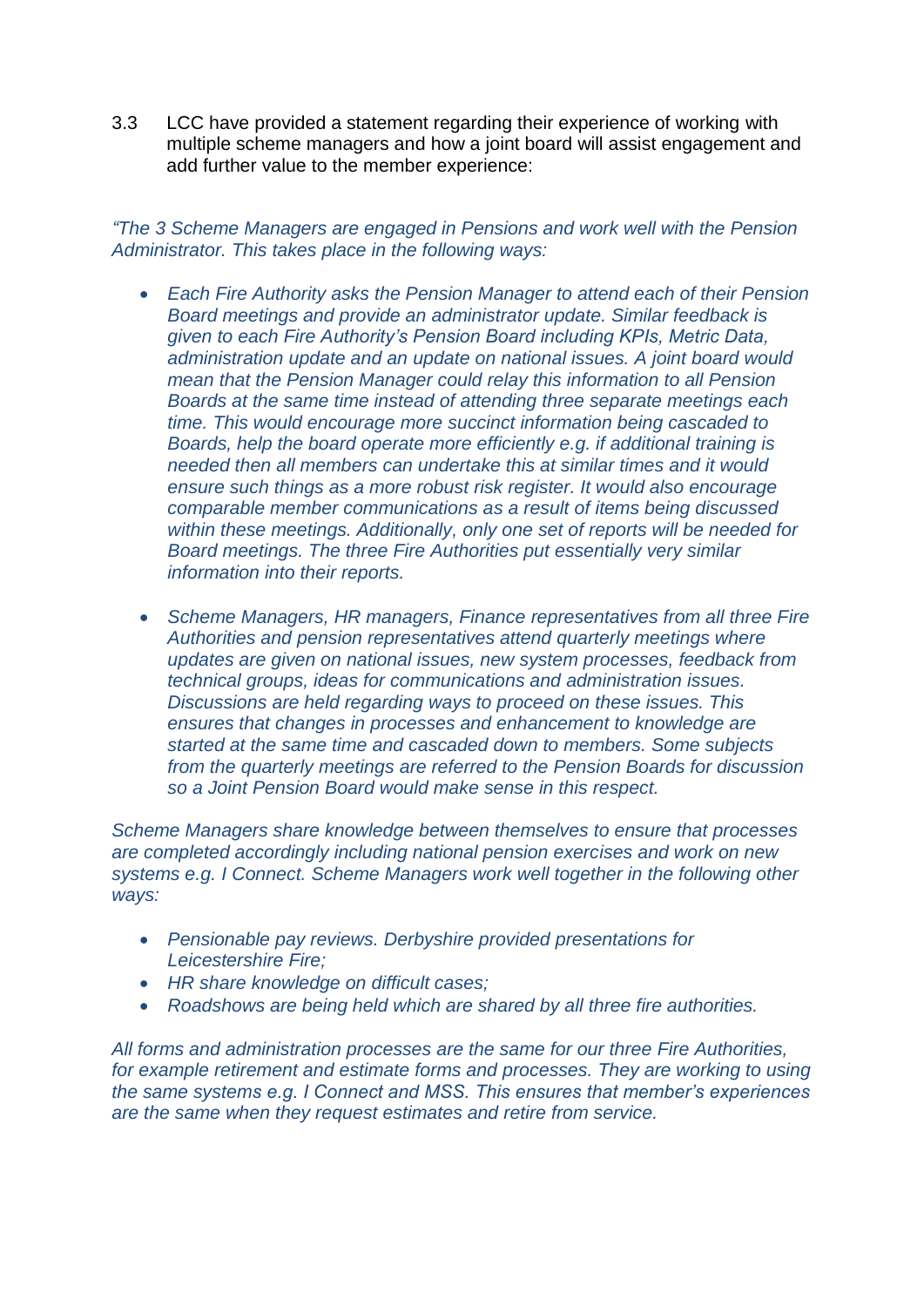*Audits are now done on a joint basis- the basis of the audits are decided by all three fire authorities. This ensures that all three fire authority's records are correct and to the same standard which also ensures that member's records are also correct.*

*A Joint Board will enhance and encourage all the above points.*

### **4 Evidence to show how each of the single boards are already operating well**

- 4.1 The Pensions Regulator (TPR) identifies 6 key processes as an indication of good governance and administration of public pension schemes. These are:
	- Policy to manage board members conflict of interest;
	- Access to knowledge, understanding and skills needed to run the scheme;
	- Procedures for assessing and managing risk;
	- Processes to monitor records for accuracy / completeness;
	- Processes to resolve payment issues and report failures to the TPR;
	- Procedures to identify, assess and report breaches of the law.
- 4.2 A governance self-assessment for each of these areas has been undertaken by each of the individual Authorities and the results can be found in Appendix 1.
- 4.3 The assessment shows that most areas have been classified as good (green) with a few areas classified as adequate (amber). The amber areas are mainly around data quality, which is being addressed through the development of data improvement plans. The initial groundwork for these plans is being undertaken by way of a data quality internal audit review which has been jointly procured by the three authorities. The creation of a joint board would simplify the process.

# **Risk Registers**

- 4.4 All three authorities have risk registers in place which are reviewed regularly by the individual pension boards and shared between authorities. These can be found at Appendix 2.
- 4.5 Examples of areas where risks have been mitigated as a result of the risk register being reviewed include:
	- Internal audit reviews to ensure that member data and pension calculations are accurate;
	- Requesting an internal audit review of pension governance arrangements;
	- Ensuring that regional training is taking place in accordance with agreed timetable;
	- The Annual benefit statements have been highlighted as a risk area given the failure to meet the 2016/17 deadline for distribution. This area was kept under review and action undertaken to ensure that the deadline was met for 2017/18.
	- Ensuring proper advice to members: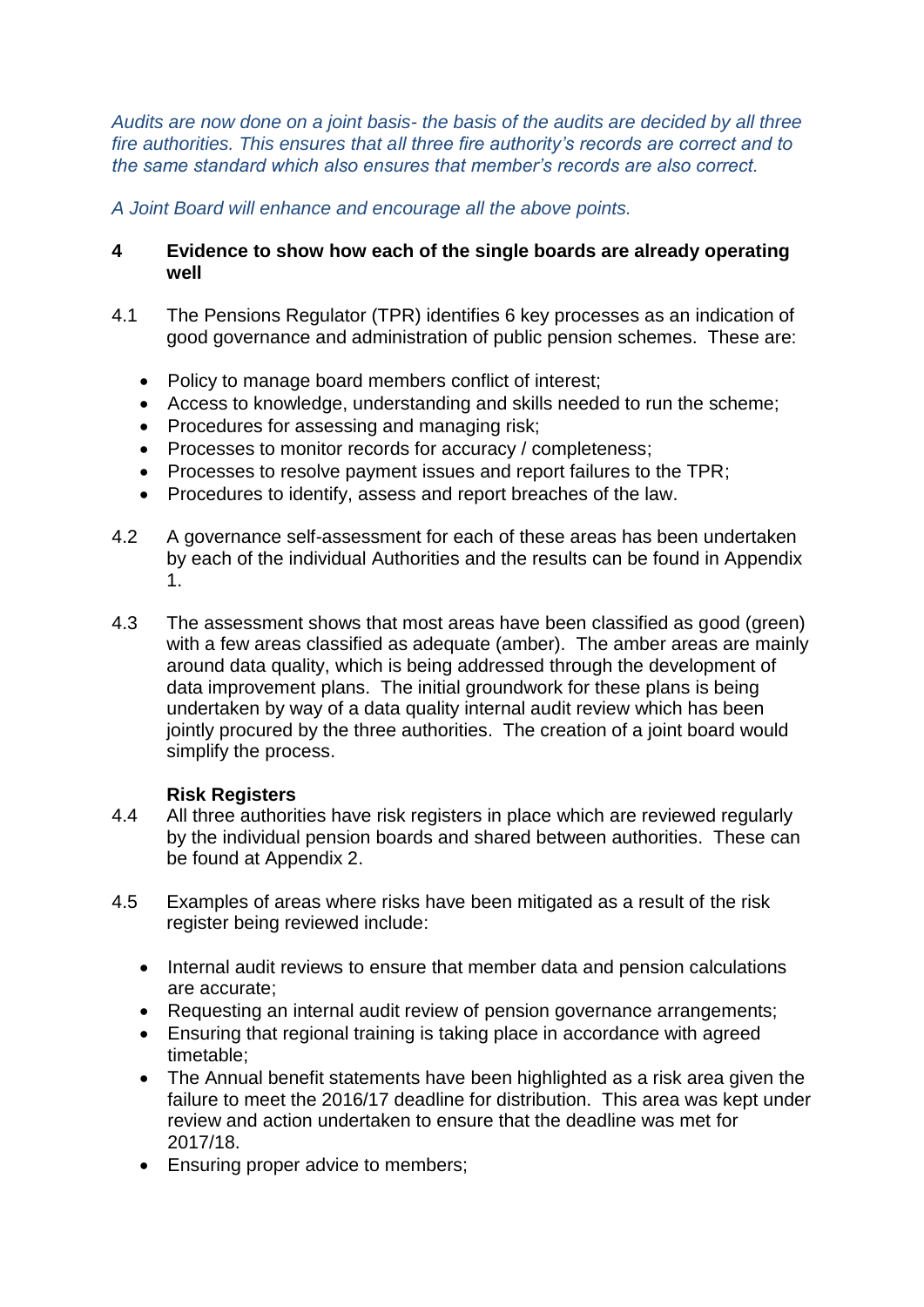- Undertaken tax training to members;
- Review of pensionable temporary allowances;

### **Other Evidence**

- 4.6 The three Authorities provide support to each other and share good practice to ensure that each individual board is operating well. Regional administration meetings are held quarterly to transfer information between the administrator and the Authorities, to ensure that all authorities are made aware of legislative changes and to discuss any potential problem areas and actions required.
- 4.7 Pension Board reports and risk registers are already shared along with KPIs between the authorities which are reviewed to ensure best practice across the region.
- 4.8 The three authorities have worked closely together in areas such as member training and the creation of a joint annual benefit statement template and associated notes to help ensure consistency across the authorities.
- 4.9 The Fire Brigades Union (FBU) already produce some joint pension communications. It is hoped that the creation of a joint pension board would further enable this to happen.
- 4.10 The authorities have jointly procured internal audit reviews of pension administration to help provide assurance around accuracy of data and calculations. The regional procurement has also delivered cost savings.

#### **5 Evidence how process and procedures apply equally to all scheme managers operating within the shared arrangement**

- 5.1 The use of the same administrator ensures a consistency in the determination of many of the processes and procedures. Cost effective pension administration is driven from agreed working practices and processes covering all three Authorities. Examples of common processes already agreed are voluntary scheme pays. A common GDPR privacy notice is also currently being implemented. The authorities already use common forms for leavers, pension estimates and payment notifications.
- 5.2 The creation of a joint board will enable further alignment of similar processes and therefore provide increased efficiency, reduced risk and common experiences for members.

#### **Fire Authorities who may wish to join the joint board**

- 5.3 Any Fire Authorities wishing to join the joint board would have to comply in the first instance with:
	- Providing data which meets TPR data requirements;
	- A full and detailed data migration would have to be signed off by the Pensions Manager, the Fire Authority (FA) and Audit to provide assurance the data was accurate and held in the correct fields and formats;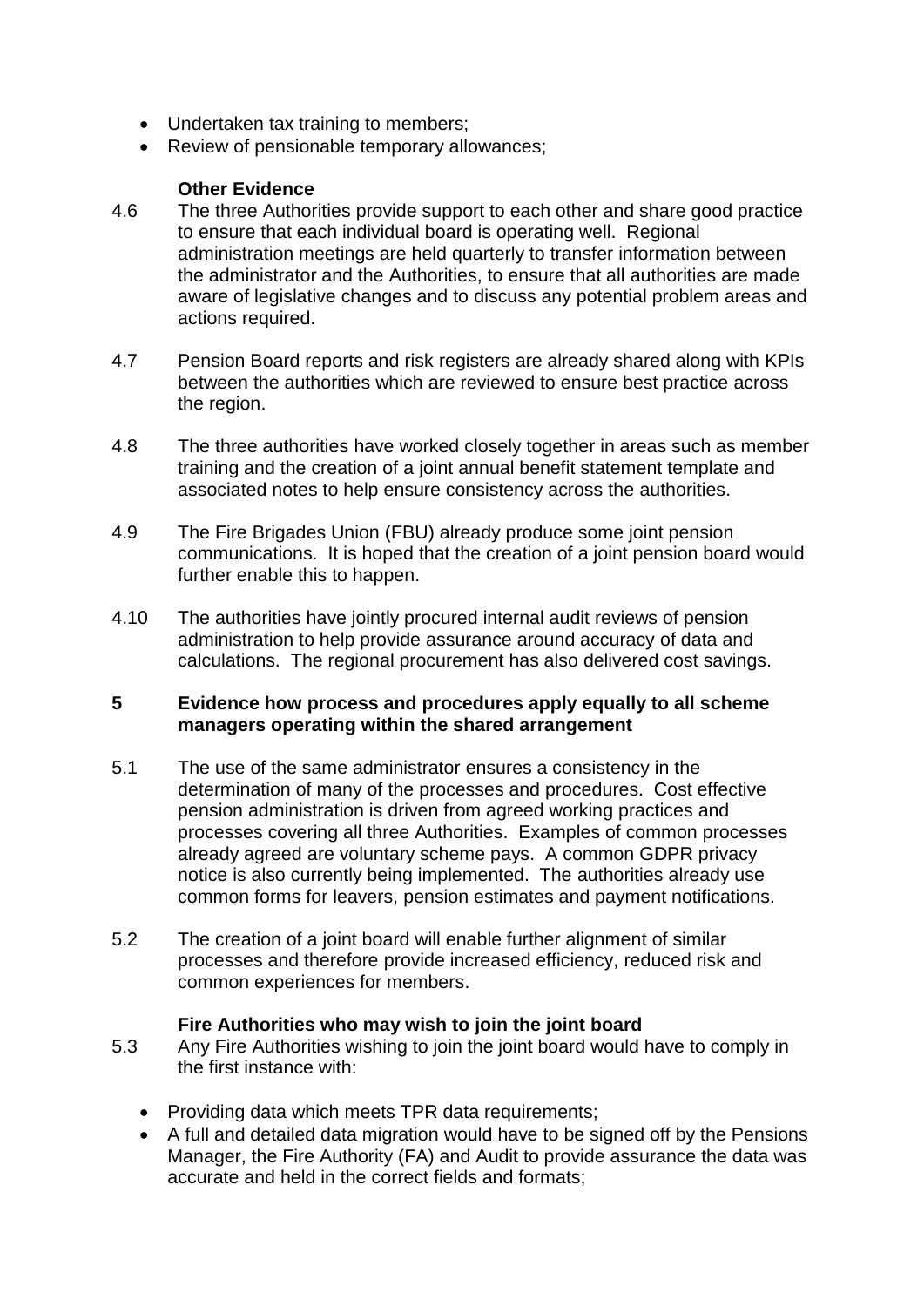- The FA would need to demonstrate a commitment to work closely with the pension administrator on agreed data input and export (eg for monthly pension submissions and agreed Annual Benefits Statements);
- The new FA would have to align to existing processes, procedures and policies as existing members of the joint board;
- The new FA would have to comply with governance arrangements and any existing constitutional documents.
- 5.4 Current members of the joint board would need to be satisfied that the above conditions were met before agreeing to the new FA being permitted to join.

## **Fire Authorities who may wish to leave the joint board**

5.5 Any FA wishing to leave the joint board would need to adhere to a notice period linked to the Service Level Agreement Contract and System Administrator contract.

## **Items Specific to one Fire Authority**

5.6 Where there is an issue specific to one Authority the joint board would look to find a common position which can be applied. It may be necessary in some circumstances to refer the issue to a sub group for each Authority to discuss and make recommendations to the Board. There may be scope for treating some more minor issues, such as pension discretions, on an individual basis. The Constitution of the Board will be developed once approval is gained. This will need to clearly set out these procedures.

#### **Non-Complying Fire Authority**

- 5.7 The constitution will contain clear guidelines regarding where there is a situation of non-compliance by a Fire Authority. However, in the first instance, the board will support Authorities through open discussion and developing skills and knowledge to ensure that all members comply with legislation. Authorities will need to sign up to and abide by the agreed constitution before the joint board becomes operational.
- 5.8 If the form of non-compliance is considered to be a breach of legislation then the board will have responsibility to report it to TPR.

#### **6 How employer and employee representatives from each scheme will be represented on the board**

6.1 In the first instance it is anticipated that the board will simply be an amalgamation of the three current individual boards. There will be 6 employee representatives and 6 employer representatives. The Chair is expected to rotate between the three Authorities in turn on an annual basis. This will create a board which is more resilient as often it is difficult to ensure individual boards are quorate. In the past it has sometimes been difficult to get regional representatives to attend and it is hoped that having one board will make it easier for this to happen. The increased number of members on the board will also reduce the risk of a knowledge gap due to turnover of members.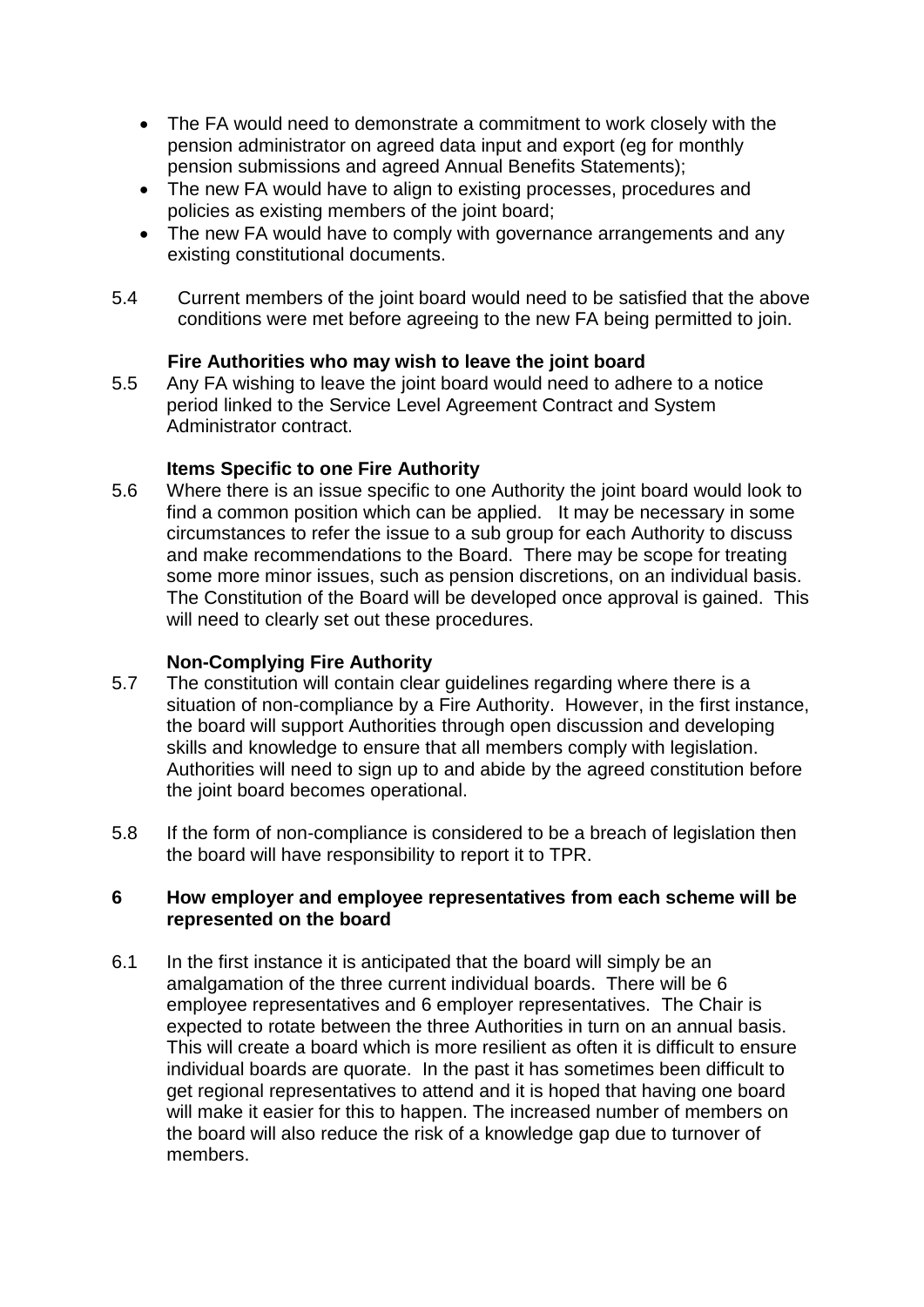- 6.2 There may be opportunity to reduce the number of substitutes required to ensure that the board remains quorate.
- 6.3 The members representing each Authority will be determined by that Authority alone.

#### **7 Governance Arrangements – how the board will improve scheme member experience over individual boards**

- 7.1 The joint board and closer working between individual boards would further improve joint training and knowledge. This is an area already well developed within the existing arrangements with member training roadshows rotating between individual authorities but being open to all to attend. Some board member training takes place regionally and nationally but some remains within each individual Authority. For example, Nottinghamshire Fire Fighter Pension Board receives training on relevant issues at the close of each meeting and this is an area that could be developed further.
- 7.2 The joint board would become more resilient due to having more members, better understanding of legislation and shared documentation.
- 7.3 The creation of the joint board will enable best practice to be shared across the three authorities in an easier way than at present where individual policies and procedures are drawn up, approved by individual boards and then shared. Examples of where this has already happened is the creation of jointly agreed annual benefit statement template with associated notes.
- 7.4 Going forward it is hoped to develop a members' self-service portal so that members can access up to date information on the values of their pensions.
- 7.5 At present the scheme managers share information on an informal basis to aid with decision making and communication with members. The formalisation of this process will be of benefit to each authority, enabling them to expand shared working opportunities. Members will similarly benefit from common communication across the 3 authorities.
- 7.6 A greater spread of understanding of the firefighters' pension scheme rules and associated pension legislation will reduce the potential for errors to be made and improve the service provided to members.
- 7.7 Currently the Scheme Administrator attends all boards and advises the three Authorities separately, including providing update information on an individual basis. If this is cut down to one board there will be time savings.

#### **8 Scheme Decision Making**

8.1 Wherever possible decisions will be made in alignment across the three authorities. That withstanding, in the unlikely event of there being instances where individual authorities may find themselves in circumstances where agreement cannot be reached the constitution will clearly need to include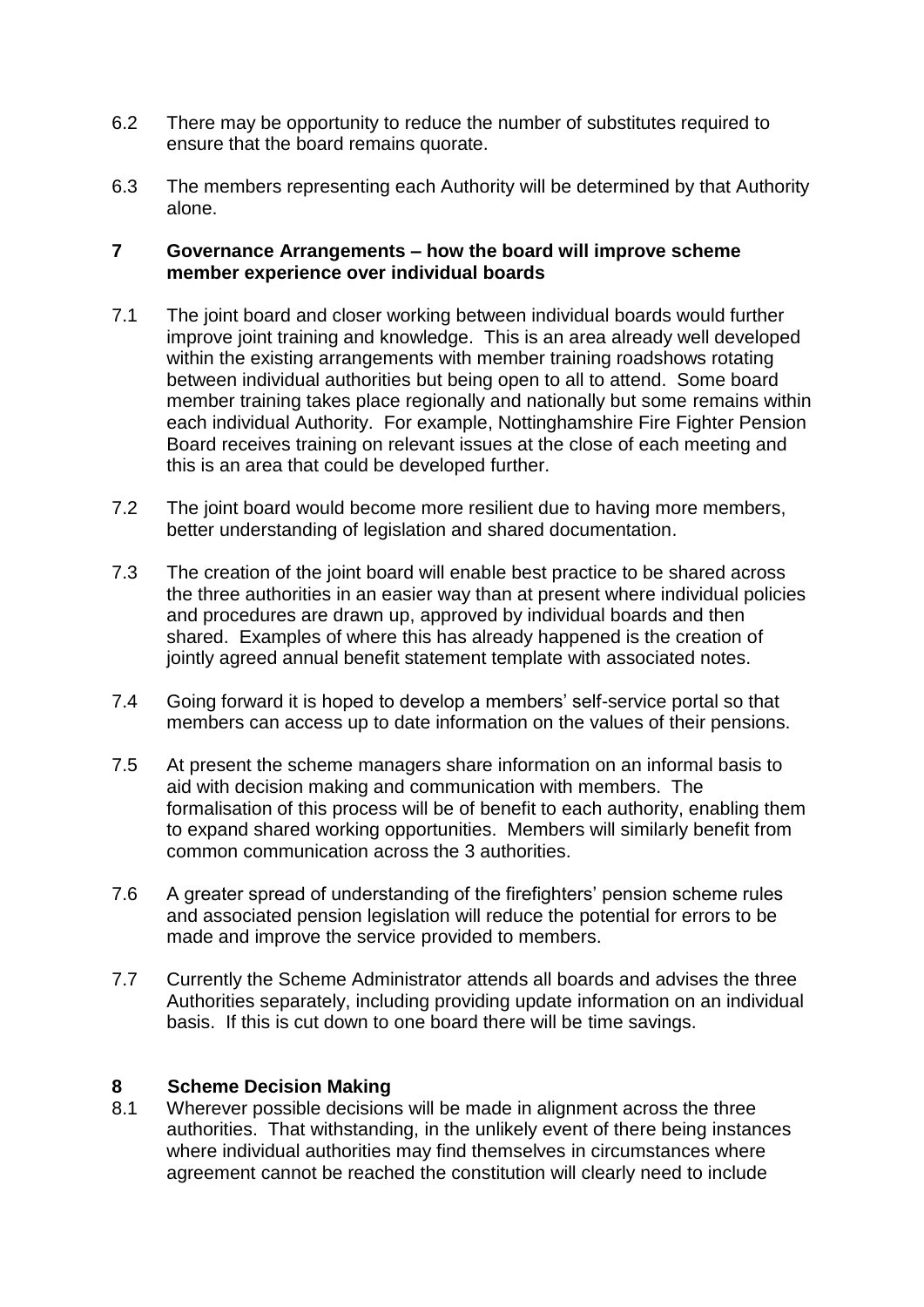dispute resolution procedures and clear identification of where individual Authorities may have autonomy over decisions and discretions.

- 8.2 The main consideration in requiring joint board decisions across all three authorities will be where aligned practices will aid the administration of the schemes.
- 8.3 Examples of where consistency between FAs regarding decisions would be desired include:
	- Operation of Voluntary Scheme Pays;
	- Retention of documents;
	- Rationalisation of pension discretions where possible;
	- TPRs common and conditional data;
	- Application of national guidance;
	- Pensionable Allowances;
	- Considering emerging national issues eg first responders;
	- Moving towards a members' self service portal.

#### **9 Ensuring that individual scheme managers are complying with regulations**

- 9.1 The quarterly administrator regional meetings already enable pension issues to be discussed to assist scheme managers to obtain agreement on areas such as new regulations, reporting of breaches and timescales to meet statutory deadlines.
- 9.2 The creation of a joint board will further encourage alignment. The increased number of members of the joint board will also provide increased diversity of knowledge and a board that is more able to challenge individual scheme members.

#### **10 Evidencing continued effective and efficient governance of the board.**

- 10.1 All three authorities already have strong governance arrangements, some of which have been the subject of internal audit review. All Authorities take annual reports back to Full Fire Authority meetings to ensure governance is held at the highest level. This will continue under the new arrangements.
- 10.2 Although the constitution will need to contain robust procedures to remove any non-compliant members the board will concentrate first on encouraging compliance. This will be assisted by skill sharing and training which will develop understanding and ensure competencies are maintained. Joint discussions at board level will provide the opportunity for guidance to individual Authorities
- 10.3 Regular internal audit reviews will continue to be undertaken to ensure compliance.
- 10.4 The agendas and minutes of board meetings will continue to be published on the all member websites.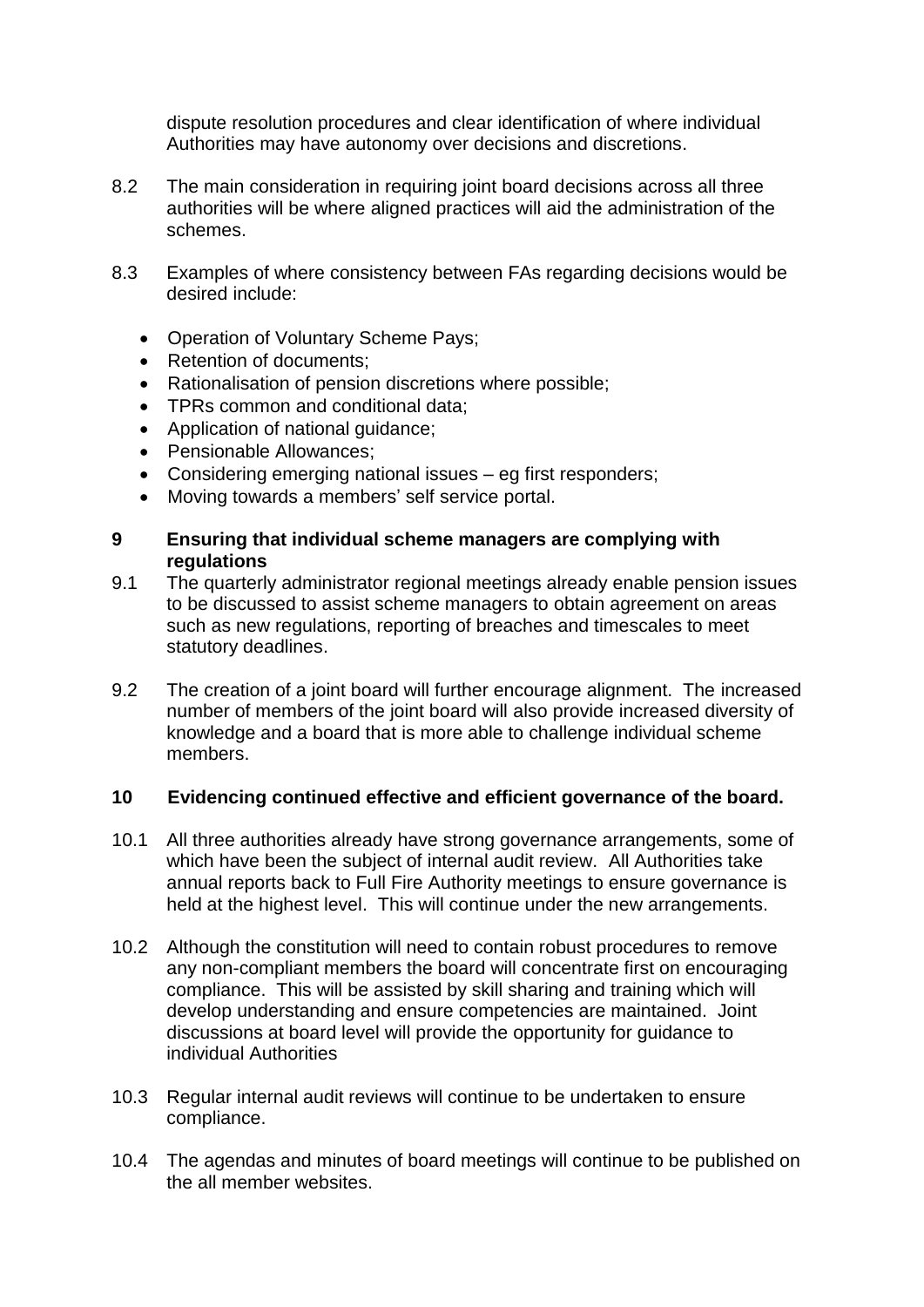#### **11 Evidence of consultation with stakeholders**

- 11.1 All individual boards contain employee representatives, including those from appropriate trade unions, who have contributed to the decision making process with regards to collaboration between the existing boards and moving towards a joint board.
- 11.2 The submission of this request for approval of a joint board has been approved by all individual Fire Authorities.
- 11.3 All agendas and minutes are published on the Authority's websites.

## **12 Recommendation**

12.1 The creation of a joint board will deliver improved and a more cost effective service to its members with little or no additional risk. The three Authorities are therefore making a joint request that the Secretary of State approves the creation of a joint board, initially to cover Nottinghamshire, Derbyshire and Leicestershire Fire Authorities.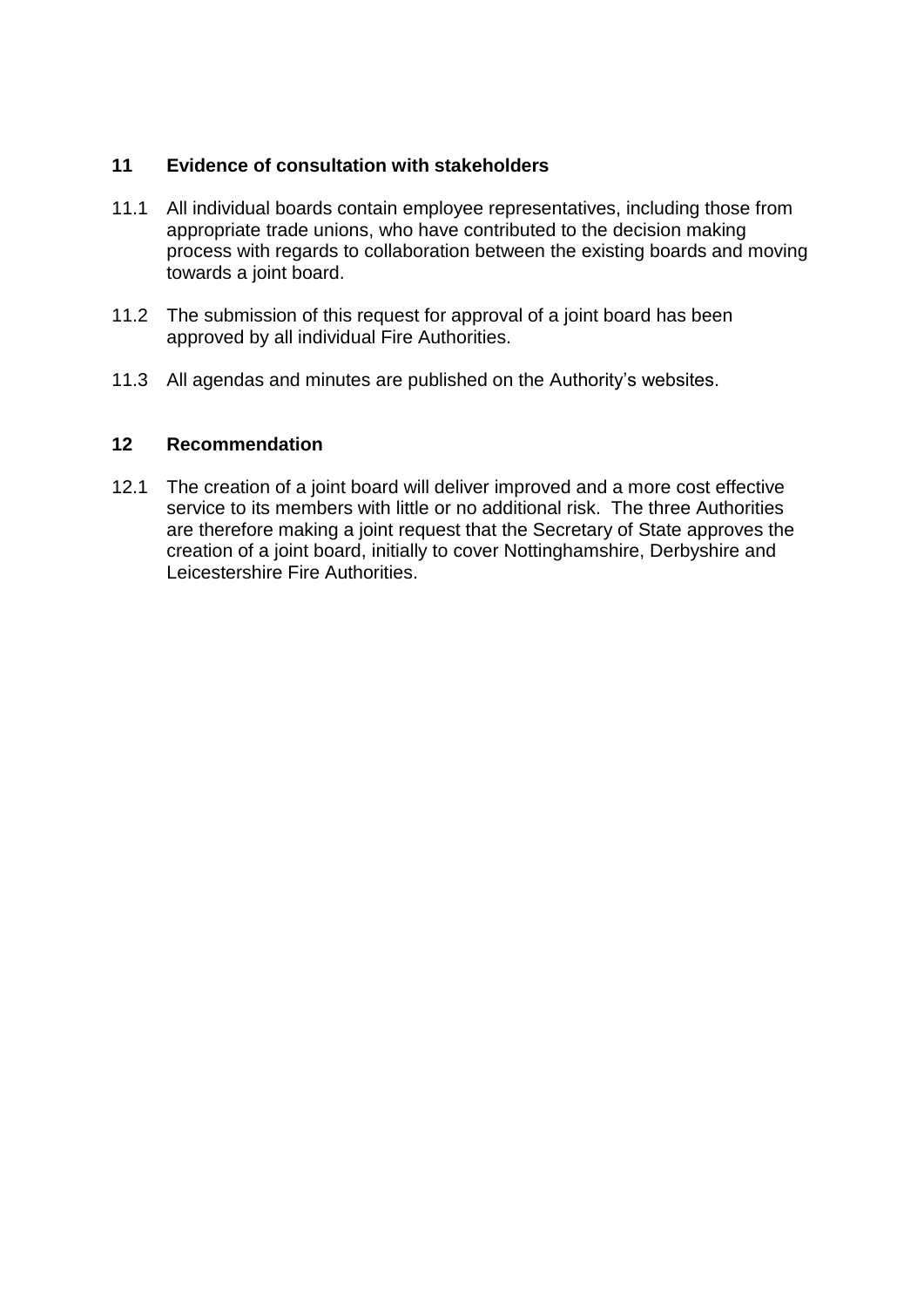# **Appendix 1**

# **Governance Self Assessment**

| Governance<br><b>Process</b>                                     | Nottinghamshire<br><b>Fire Authority</b>                                                                                                          | <b>RAG</b><br>rating | <b>Derbyshire Fire</b><br><b>Authority</b>                                                                                                                                                                                                          | Rag<br>rating | <b>Leicestershire Fire Authority</b>                                                                                                   | <b>RAG</b><br>rating |
|------------------------------------------------------------------|---------------------------------------------------------------------------------------------------------------------------------------------------|----------------------|-----------------------------------------------------------------------------------------------------------------------------------------------------------------------------------------------------------------------------------------------------|---------------|----------------------------------------------------------------------------------------------------------------------------------------|----------------------|
| Conflict of<br><b>Interest Policy</b>                            | Policy in place and<br>standing agenda<br>item. Training been<br>provided to Board                                                                | G                    | Policy in place and<br>standing agenda item.<br>Training been provided<br>to Board.                                                                                                                                                                 | G             | Policy in place and standing<br>agenda item. Training been<br>provided to Board.                                                       | G                    |
| Access to<br>knowledge                                           | <b>Annual Training</b><br>Plan in place.<br>Training session<br>follows each Board<br>meeting on key risk<br>area. Training<br>register in place. | G                    | <b>Annual Training Plan</b><br>in place. Training<br>session follows each<br>Board meeting on key<br>risk area.                                                                                                                                     | G             | Annual Training Plan in place.<br>Training register in place.<br>Training on current emerging<br>issues takes place as<br>appropriate. | G                    |
| Process for<br>assessing and<br>managing risk                    | Risk Register in<br>place which is<br>updated and<br>reported to each<br>Board meeting.                                                           | G                    | Risk Register in place<br>which is updated and<br>reported to each Board<br>meeting. Specific<br>reports issued to<br>previous Boards in<br>relation to specific<br>risks and how they are<br>mitigated eg<br>Abatement, LoPPA<br>and ABS breaches. | G             | Risk Register in place which is<br>updated and reported to each<br>Board meeting.                                                      | G                    |
| Processes to<br>monitor records<br>for accuracy/<br>completeness | Full review of<br>records post transfer<br>to new<br>administrator.<br><b>Internal Audit</b>                                                      | A                    | <b>Internal Audit Reviews</b><br>have recently been<br>undertaken. All<br>reports reported to<br>Board.                                                                                                                                             | A             | Independent data audit to be<br>undertaken in 2018/19. Audit<br>outcomes will be reported to the<br>Board. A data improvement plan     | A                    |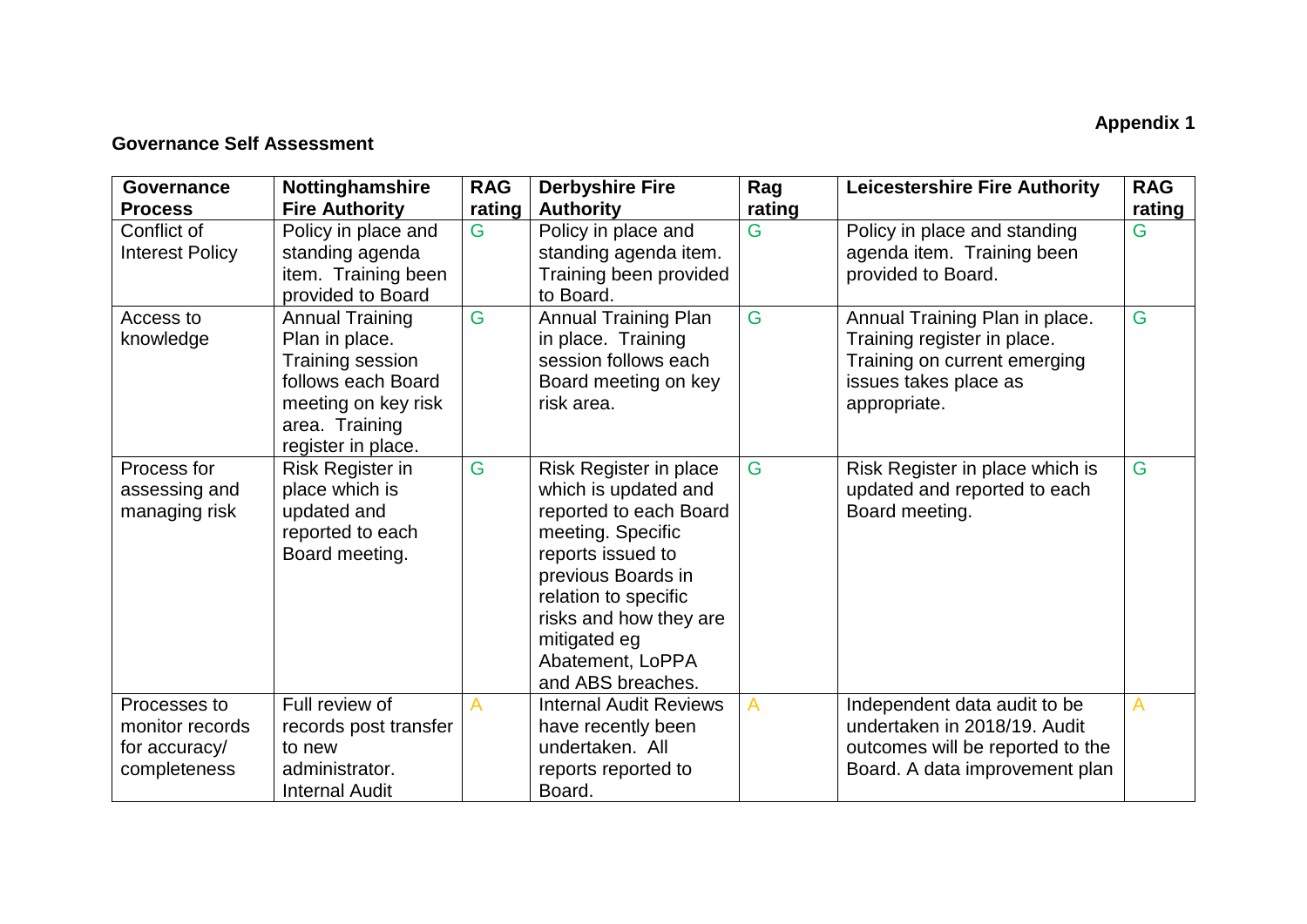|                                                               | Reviews have<br>recently been<br>undertaken. All<br>reports reported to<br>Board.<br>Data audit to be<br>undertaken in<br>2018/19.<br>Reconciliation to<br>HMRC records.<br>Moving towards<br>monthly collection of<br>data.<br>Data improvement<br>plan to be<br>developed following<br>data audit. |   | Data audit to be<br>undertaken in 2018/19.<br>Reconciliation to<br>HMRC records, with<br>progress being made<br>on a minority of<br>unmatched data. Real-<br>time data provided<br>from payroll to<br>Administrator. Data<br><b>Improvement Plan</b><br>being progressed and<br>reported to board |   | featuring these outcomes will be<br>developed.<br><b>Reconciliation to HMRC</b><br>records.<br>Use of I-Connect to enable<br>monthly collection of data.    |   |
|---------------------------------------------------------------|------------------------------------------------------------------------------------------------------------------------------------------------------------------------------------------------------------------------------------------------------------------------------------------------------|---|---------------------------------------------------------------------------------------------------------------------------------------------------------------------------------------------------------------------------------------------------------------------------------------------------|---|-------------------------------------------------------------------------------------------------------------------------------------------------------------|---|
| Report failures to<br><b>TPR</b>                              | Independent<br><b>Disputes Resolution</b><br>Procedure (IDRP) in<br>place.                                                                                                                                                                                                                           | G | Processes in place for<br>Board to consider any<br>future breaches and<br>criteria agreed to<br>define a material<br>breach. Demonstrated<br>with ABS timescale<br>breaches considered<br>during 2017/18. IDRP<br>policy approved<br>2017/18.                                                     | G | <b>Independent Disputes</b><br>Resolution Procedure (IDRP) in<br>place. Procedure to be reviewed<br>to ensure fit for purpose by the<br>Monitoring Officer. | G |
| Processes to<br>identify and<br>assess breaches<br>of the law | Breaches procedure<br>and register<br>approved by Board<br>March 2018.                                                                                                                                                                                                                               | G | As above                                                                                                                                                                                                                                                                                          | G | Breaches procedure and<br>register considered and<br>approved by Board at each<br>meeting.                                                                  | G |